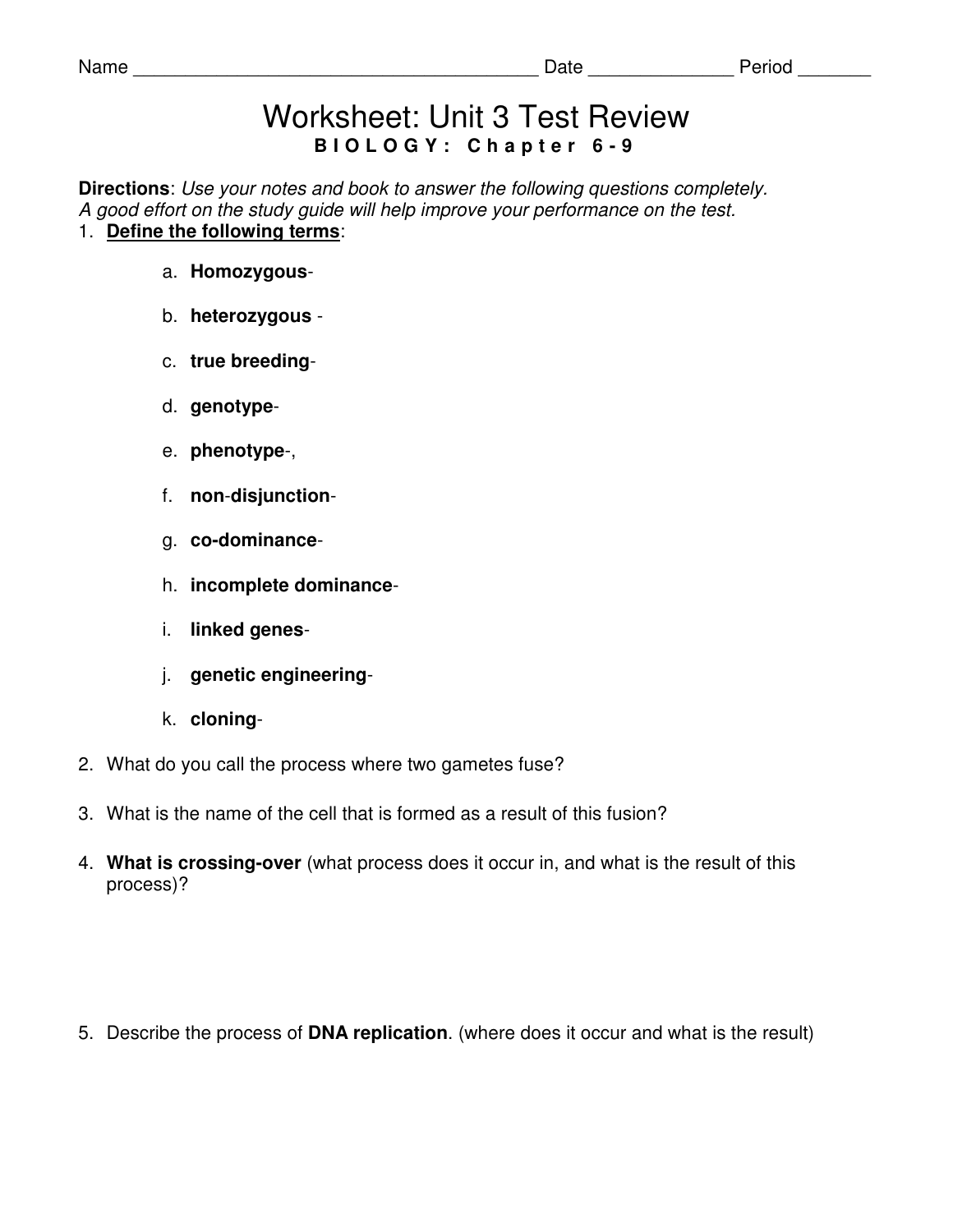6. **Complete the chart below comparing DNA and RNA**:

|                               | <b>DNA</b> | <b>RNA</b> |
|-------------------------------|------------|------------|
| Types of sugar                |            |            |
| Nitrogen bases                |            |            |
| Complimentary base<br>pairs   |            |            |
| Double or Single<br>stranded? |            |            |

7. **Blood type is determined by multiple alleles**. Complete the chart below showing possible genotypes and phenotypes of blood type (page 205)

| Phenotype | Genotype |
|-----------|----------|
|           |          |
|           |          |
|           |          |
|           |          |

- 8. A **human karotype** shows 22 pairs of **and the set of the set of state of state of state and one pair of set of** \_\_\_\_\_\_\_\_\_. Chromosomes.
- 9. A **male** has the genotype <u>equal and a</u> female has the genotype <u>equal</u>.
- 10. **In the process of transcription** a DNA sequence reads **CATTGA**, what would the complementary mRNA strand that would read?

11. The **genes** on DNA contain instructions to assemble \_\_\_\_\_\_\_\_\_\_\_\_\_\_\_\_\_

- 12. The **monomers** of **proteins** are \_\_\_\_\_\_\_\_\_\_\_\_\_\_ \_\_\_\_\_\_\_\_\_\_.
- 13. \_\_\_\_\_ **nitrogen bases** make up a **codon** for an amino acid.
- 14. **State Mendel's principles of genetics**.
	- a. What is the **Principle of Dominance**?
	- b. What is the Law of **Independence Assortment**?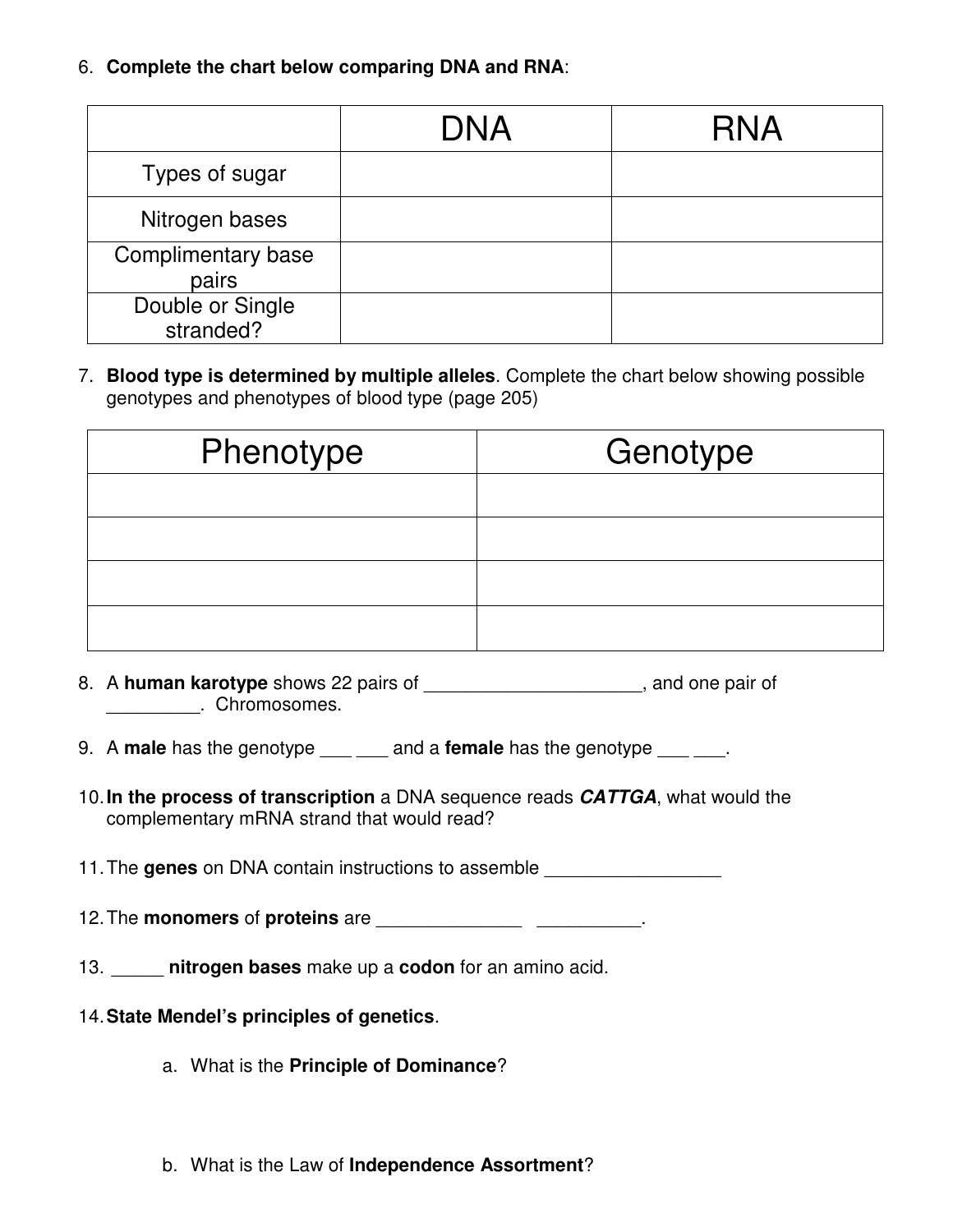15. Be able to use the genetic code chart. What are the amino acids coded for with the following codons?

## a. **UUU**-

- b. **UUC**-
- c. **ACG**-
- d. **CCU**-
- e. **AUU**-
- f. **AAA**-
- g. **GUC**-
- h. **GCC**-

## **Codons Found in Messenger RNA**

| Second Base |   |     |     |      |      |   |            |
|-------------|---|-----|-----|------|------|---|------------|
|             |   | U   | с   | A    | G    |   |            |
| First Base  | U | Phe | Ser | Tyr  | Cys  | U |            |
|             |   | Phe | Ser | Tyr  | Cys  | C |            |
|             |   | Leu | Ser | Stop | Stop | Α |            |
|             |   | Leu | Ser | Stop | Trp  | G |            |
|             | с | Leu | Pro | His  | Arg  | U |            |
|             |   | Leu | Pro | His  | Arg  | С |            |
|             |   | Leu | Pro | Gln  | Arg  | А |            |
|             |   | Leu | Pro | Gln  | Arg  | G |            |
|             | A | lle | Thr | Asn  | Ser  | U | Third Base |
|             |   | lle | Thr | Asn  | Ser  | С |            |
|             |   | lle | Thr | Lys  | Arg  | А |            |
|             |   | Met | Thr | Lys  | Arg  | G |            |
|             | G | Val | Ala | Asp  | Gly  | U |            |
|             |   | Val | Ala | Asp  | Gly  | с |            |
|             |   | Val | Ala | Glu  | Gly  | А |            |
|             |   | Val | Ala | Glu  | Gly  | G |            |

- 16. **Summarize the process of translation**; (where does it occur and what is the result. Include the three types of RNA involved)
- 17. What did Mendel call the "**factors**" that determine traits?
- 18. What organisms do Mendel's principles apply to?

### 19. **What causes mutations in DNA**?

- a. Are all genetic mutations expressed? Explain
- b. What created oil-eating bacteria?
- 20. What is the purpose of **Punnett squares**?
- 21. State the **phenotypic ratio** of a heterozygous **dihybrid** cross? **\_\_\_\_:\_\_\_\_:\_\_\_\_:\_\_\_\_**
- 22. Why would a scientist or breeder use **selective breeding**?

23. What is **inbreeding** and how does it occur?